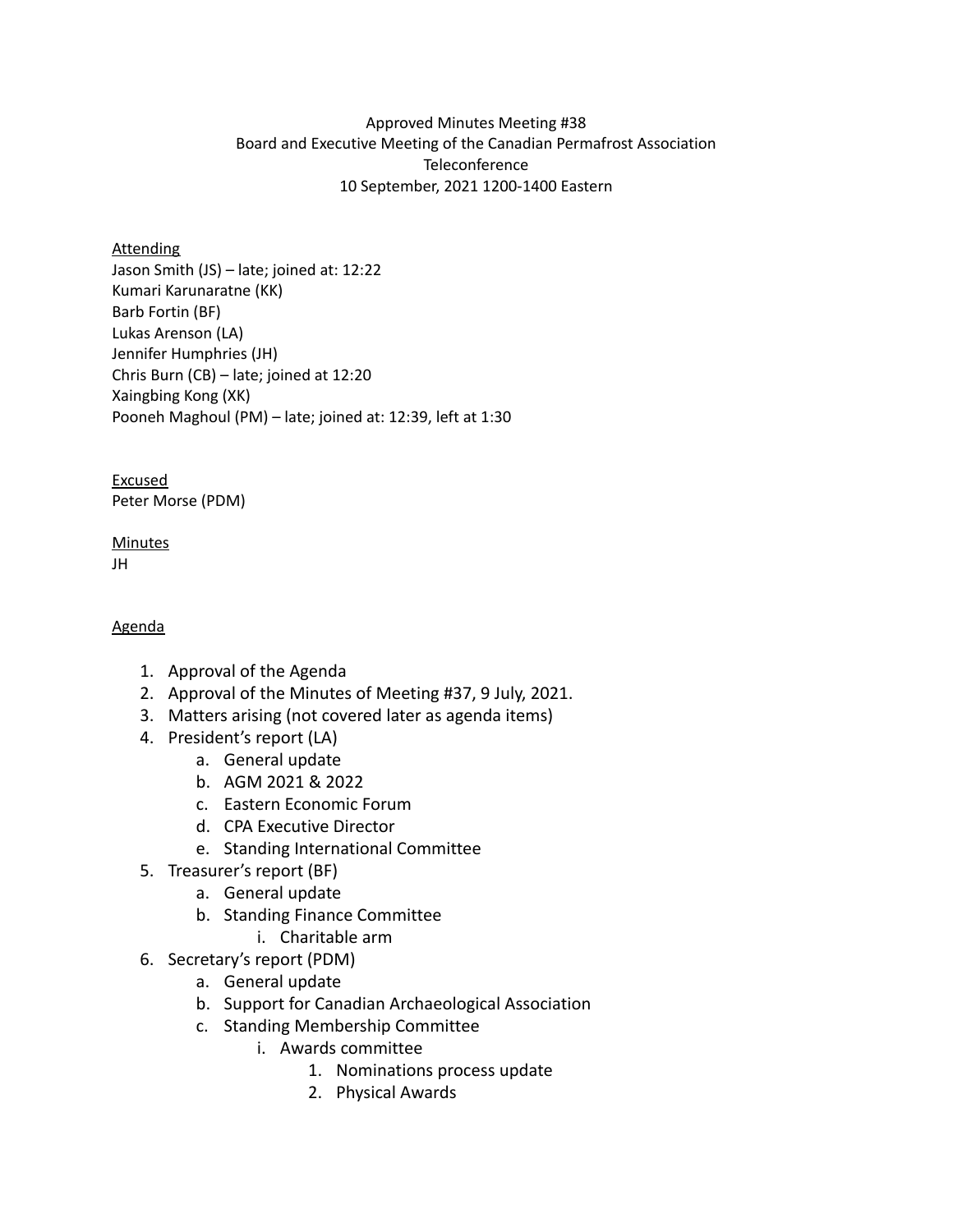- ii. Nominations committee
	- 1. Board Nominations 2022
- 7. Communications director report (JH)
	- a. General update
	- b. Standing Dissemination Committee
- 8. Early Career representative report (XK)
	- a. General update
	- b. Webinars
- 9. President-elect report (KK)
	- a. Update Action Groups
		- i. General update
		- ii. Standing Committee ToRs and Standing Committee Chair meeting
		- iii. Process to dissolve Action Groups
	- b. Standing Linkages Committee
- 10. Any other business

## Action Items

LA -> Generate a job description for the executive administrator position

LA and JH -> put together newsletter

XB -> Set up registration and send Jen the info for advertising

Everyone -> send Peter/Kumari contact info for the various committee chairs

CRB -> send Jen/Lukas 3 to 5 points on the CFES climate change statement

KK -> looking into dissolving the action groups

- 1. Approval of the Agenda
	- a. Any comments/questions?
	- b. None
	- c. Vote: Unanimously approved
- 2. Approval of the Minutes of Meeting #37, 9 July, 2021.
	- a. Any comments/questions?
	- b. None
	- c. Postpone until next meeting, Kumari and Jen didn't get a chance to look.
- 3. Matters arising (not covered later as agenda items)
	- a. Any matters arising?
	- b. None
- 4. President's report (LA)
	- a. General update
		- i. LA: Not much to report. Trying to formalize an official
			- agreement/relationship with the USPA. Waiting to hear back from Cathy.
	- b. AGM 2021 & 2022
		- i. LA: 2021 AGM to be reported on by Jen in item 7
		- ii. AGM 2022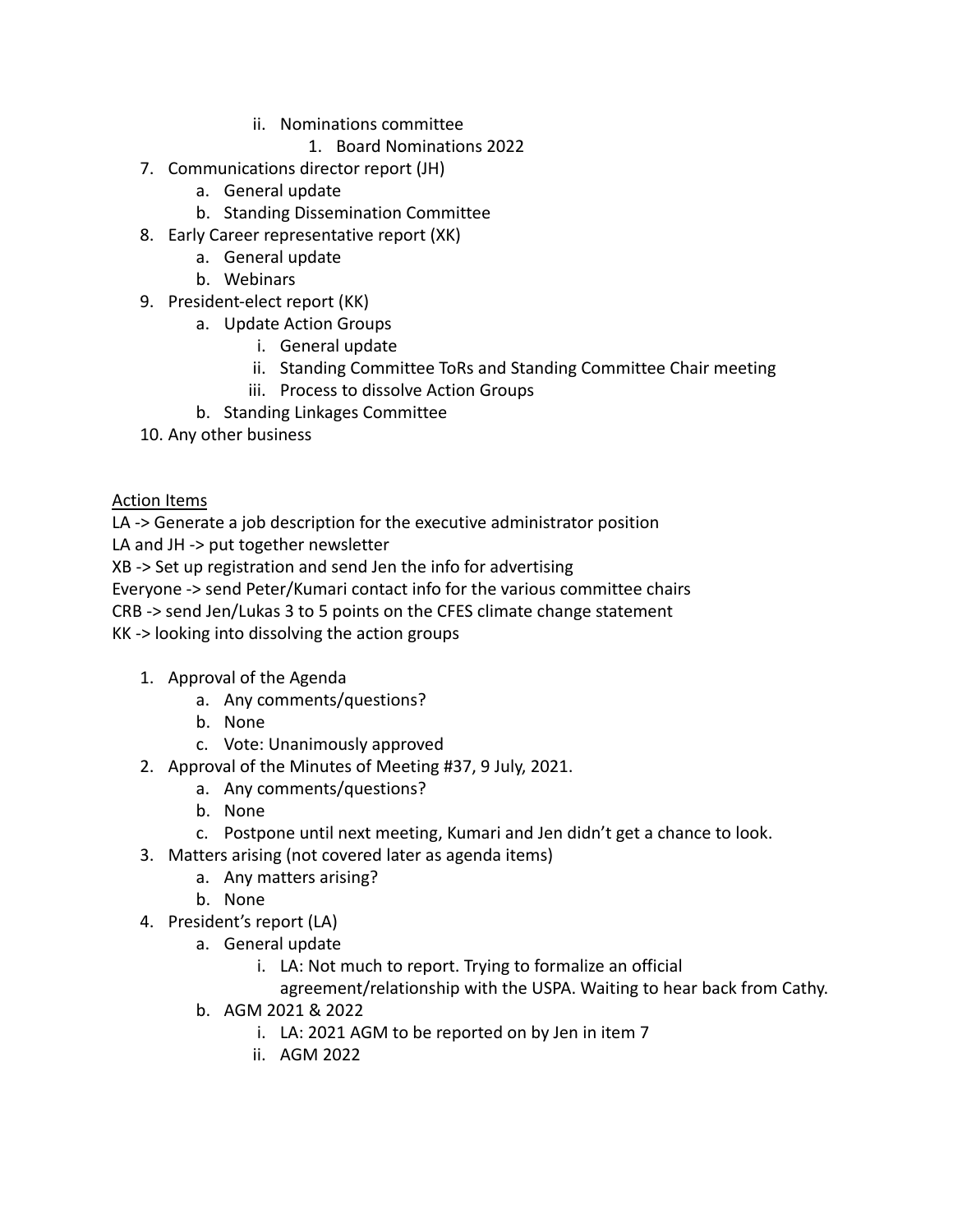- 1. LA: There has been a quick introduction to folks in Dawson. Chris reached out to Kumari and Lukas to introduce them to relevant contacts in Dawson. Not much follow up as of yet.
- 2. LA: Officially announce 2022 AGM at the 2021 AGM. The proposed date for it is August 22-26<sup>th</sup> 2022.
- c. Eastern Economic Forum
	- i. LA: Provided a recap of his trip to the Eastern Economic Forum (EEF). LA got invited through the Canadian Eurasian Russian Business Association (CERBA), to participate in the EEF, which was held last week. CERBA supports Canadian business in Russia. It was a business/policy event for the heads of state. The event itself was organized by Rosscongress.
		- 1. Russia wants to lead the development of the Arctic and one of the major projects is the Northern Shipping Route and the infrastructure to support it. They are also investing billions on the trans Siberian railroad, and another railroad. A lot of development needs to occur in the Arctic, and there's strategic interest in Russia being a leader. More interest in Canadian collaboration due to Canadian's neutrality.
		- 2. Russia wants to build either a national or international permafrost monitoring network (not clear which it is). If it's international, you'd expect the IPA to know at least. Still need clarification on this.
		- 3. The MoU they wanted was really to emphasize collaboration such as inviting each other to events, and there is no money involved. We need to make sure we aren't used for political gain.
		- 4. I spoke with Alison LeClaire who is the Canadian ambassador to Russia. Before that she was the Director General responsible for Arctic matters for Foreign Affairs.
	- ii. CRB: Alison has been good to work with in the past.
	- iii. LA: Alison mentioned if we needed support, they'd be happy to provide that. Quick summary for Chris while he was away for the first 20 minutes of the meeting is that Russia is pushing hard for development of the Northern Shipping Route.
	- iv. CRB: Canada is well placed in the Arctic world Scandinavian countries, US, and Russia all interested in collaborating. Geopolitical context is also different between Canada and Russia, than US and Russia.
	- v. KK: Would a presentation at the AGM be useful? Or are we just going to do a piece in the newsletter?
	- vi. LA: It might be nice to have a presentation/discussion at the AGM. However, I'm still unclear how we fit into the situation. There are a few events where they are interested in Canadians presenting. I'm not 100% sure how we want to collaborate as we aren't a research organization. We could say "If you want to collaborate, or become partners for certain endeavours, we can offer contacts (CPA members)". But we don't want to step over the IPA either.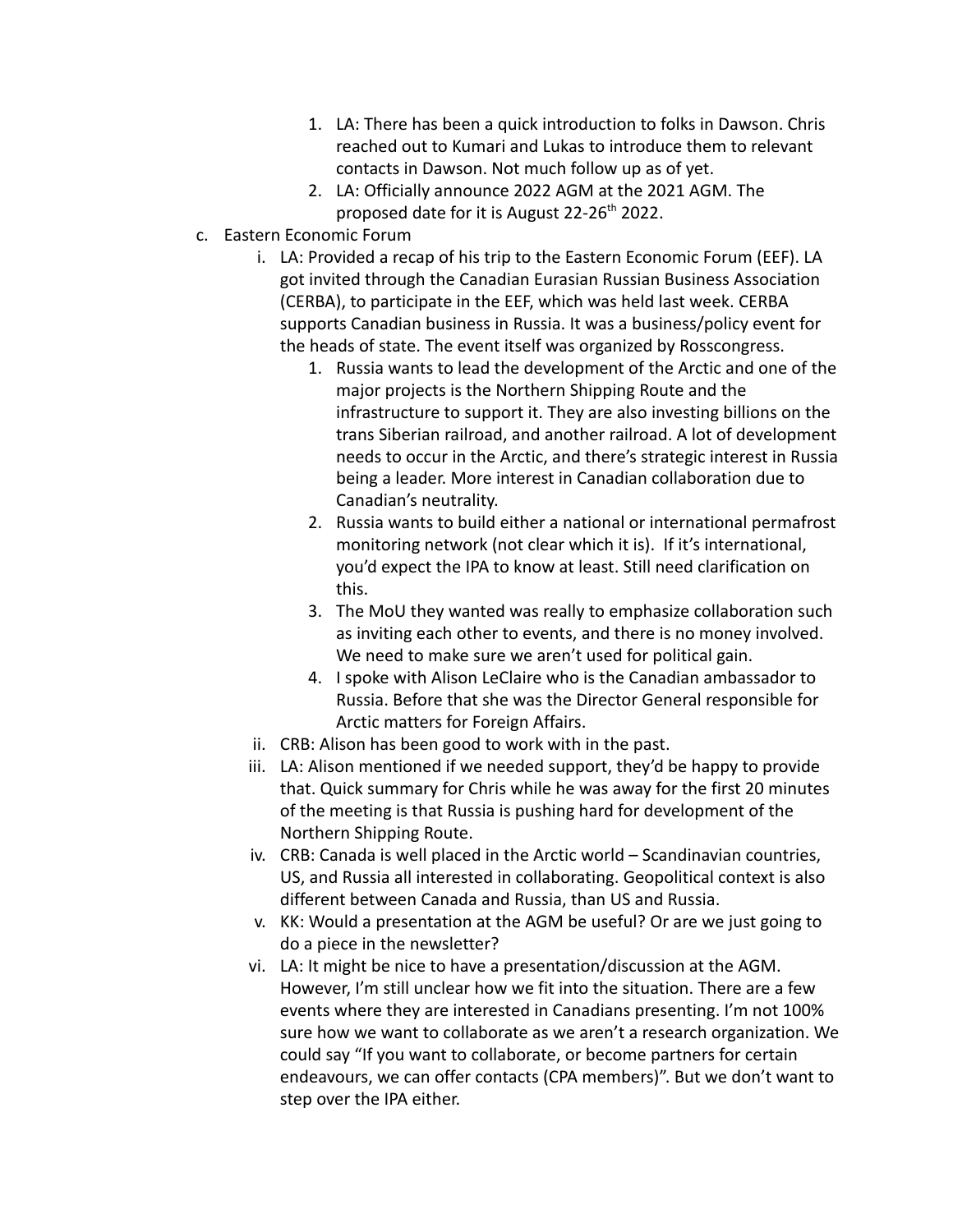- vii. CRB: I don't think you should worry about that (overstepping the IPA), because the CPA was selected specifically because it is a Canadian organization. They aren't looking to open it up to the whole world.
- viii. LA: Interesting dynamics between China and Russia. There is an element of competition. Russia wants to work together but doesn't need China to pay for their infrastructure either.
- d. CPA Executive Director
	- i. LA: Peter and I were thinking about an Executive Director position. We're going to be more and more active, and it would make our lives easier if we could handle the day-to-day business quicker. We could propose this to our members during our AGM. Were hoping for the CPA is seen as the organization to reach out to on questions regarding permafrost.
	- ii. JS: Who has the time and who would do it? There is some sort of compensation associated with it as well, which is something to think about. It makes sense to me to have someone directed towards that.
	- iii. LA: Chris might be able to talk about how it's structured at the IPA. It could be a part-time position.
	- iv. CRB: For many organizations the ED actually runs the organization, and then the board deals with policy. That's a different role than someone whose job it is to run the day-to-day business. At the IPA, the ED ran the place but was fundamentally an administrator and is run by graduate students. They aren't responsible for strategic decision making. That's an important distinction that needs to be made in the title. Otherwise, you're going to get applications from people who are expecting to be a director. The position needs to be for an executive administrator. The other consideration is that the funding for the IPA is extremely variable. Currently it's an hourly rate similar to the Carleton graduate student rate. We need to figure out how much money is available for the position, and how you'd expect to pay, i.e., hourly, half a salary, etc.
	- v. LA: I agree with the title being important.
	- vi. KK: I think this is a good idea, and echo Chris's thoughts, that we need administrative assistance not a decision-making position. We also need to do some prioritization on what the highest value activities are for the CPA. My priorities are for ICOP and for people to want to be involved in the CPA. Need to take some stuff off our plates.
	- vii. LA: The last thing we want is to tire people out.
	- viii. JH: Also supportive but would like to ensure the position is set up to be longer term. We also need to prioritize our time in relation to the strategic goals.
	- ix. BF: I agree but am not sure how useful it'll be to the finance committee.
	- x. LA: Barb, can we afford someone? How much could we spend from a budget perspective?
	- xi. BF: We have a healthy budget, it's not really for that. It depends how much we want to spend.
	- xii. PM: No comment.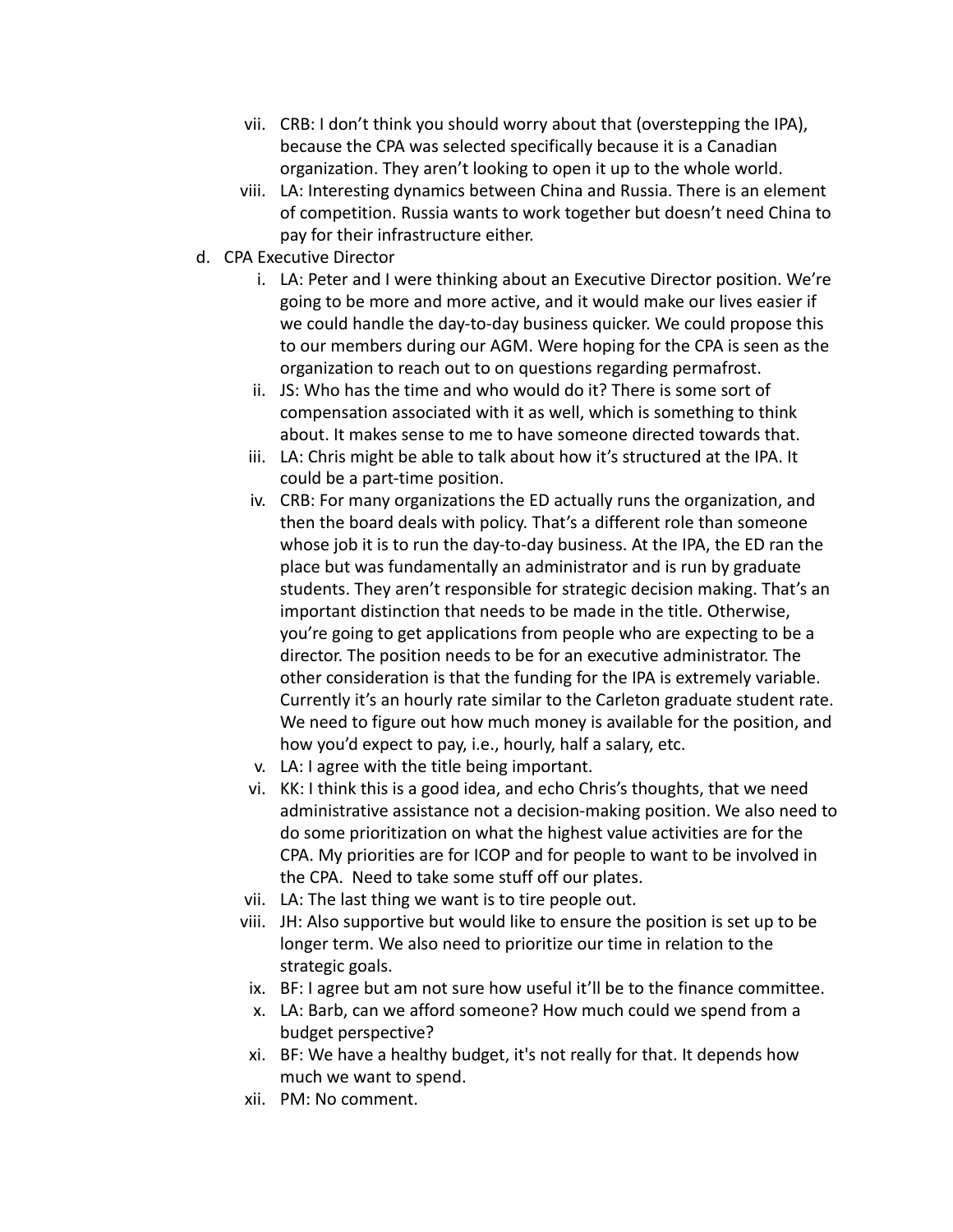- xiii. XK: I agree with the idea.
- xiv. CRB: I was thinking someone could part time work for the IPA while they are hired for ICOP. They are going to do have to do something about the conference at YukonU. The conference coordinator can do the generic stuff, but they can't plan field excursions, or permafrost/engineering specific programming. It would be easy to justify the creation of this position to the members based on the notion that we need lots of help in the upcoming two years with the conference. In addition, there will be revenue for the conference. In a few years time we can discuss more if the administrator should continue.
- xv. LA: Once the members see the benefit after 2024, we probably wouldn't be able to get rid of the position. I like that idea. I will come up with a job description, to circulate it and get feedback. We then will have to present the job at the AGM, so we can confirm the idea with members and open the job right away.
- xvi. JS: What about instead of a singular position we assign action items with budgets for each one, and volunteers can be compensated?
- xvii. KK: It would be nice for one person to know what's going on across the board.
- xviii. LA: I do see that it's an idea we could use more. To promote some of those actions and support volunteers and their efforts.
- xix. KK: Perhaps honorariums should be considered.
- xx. LA: I think that's a valid idea.
- e. Standing International Committee
	- i. LA: SIC hasn't met yet but we are working on one for the beginning of October. That's it from me, anyways questions? No.
- 5. Treasurer's report (BF)
	- a. General update
		- i. BF: Don't have too much to report. We gained a few ECR members. We have 161 paid members. Paid GST for the year.
		- ii. Membership stats
			- 1. Early Career: 59
			- 2. Lifetime:18
			- 3. Regular: 73
			- 4. Corporate gold: 6
			- 5. Institutional gold: 2
			- 6. Institutional silver: 2
			- 7. Community: 1
		- iii. Book-keeping
			- 1. Assets: \$57,814 in cash, \$2,030 in GIC
			- 2. Revenues so far for 2021: \$26,988
			- 3. Contributions for awards: \$4,000
			- 4. Expenses so far for 2021: \$6,078. Main expenses last month were insurance (\$2,496) and the zoom license (\$730), some small banking and postage fees.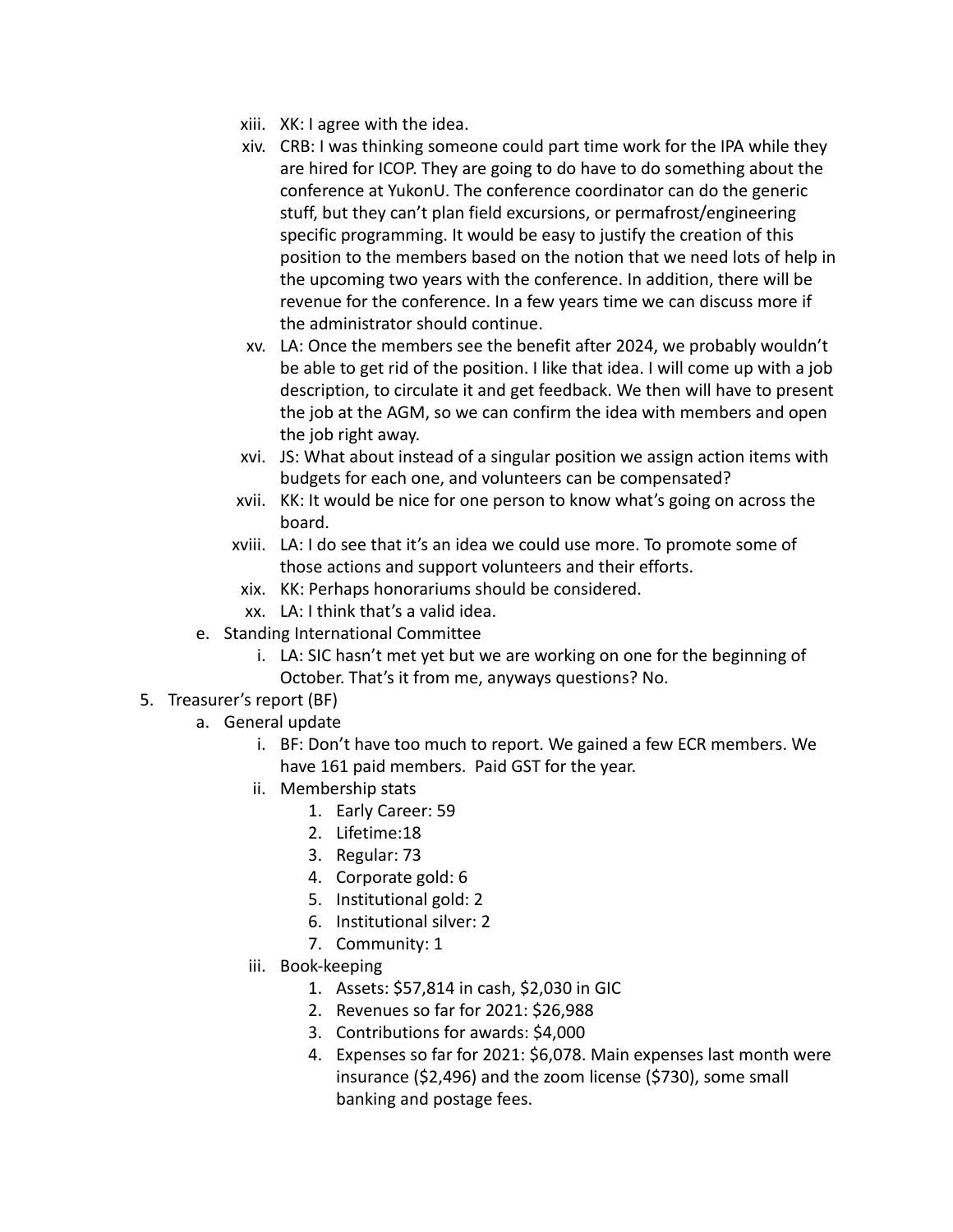- iv. BF: Lukas, we need to figure out the CC, problem with billing address and name. CC showing the old address so we might need to update that with the bank.
- b. Standing Finance Committee
	- 1. Charitable arm
		- a. BF: Finance Standing Committee met yesterday. They are working on establishing the Canadian Foundations for Permafrost Studies (the charitable arm), and relevant documents to support it (e.g., bylaws). Board will have to review it, hopefully before the AGM. There was a question about if the CPA could pay for a lawyer to look this over?
		- b. LA: With the creation of the charitable arm, we would be fine to support this to check the bylaws.
		- c. BF: PhD student for Jocelyn Hayley volunteered to help with anything.
		- d. KK: From my perspective, permafrost dissemination work should also be included in this, not just research.
		- e. LA: no comments, so we will move forward with that.
- 6. Secretary's report (PDM)
	- a. General update
		- i. LA: As Peter is away, and we are behind schedule we will save his updates for the next meeting.
	- b. Support for Canadian Archaeological Association
	- c. Standing Membership Committee
		- i. Awards committee
			- 1. Nominations process update
			- 2. Physical Awards
				- a. LA: Toni is happy to build another ice wedge. May request support to pay for the materials. For the Don Hayley award, we will use a part of a thermosyphon (e.g., fin). Toni is also happy to help manufacture that as well.
				- b. LA: No other comments to add to Peter's summary.
		- ii. Nominations committee
			- 1. Board Nominations 2022
- 7. Communications director report (JH)
	- a. General update
		- i. JH: Have continued social media activity and updating pages as I go. Need to work on a newsletter with Lukas in the next few days.
		- ii. JH: Lukas, I don't think we had finished getting feedback on the Permafrost-CPA MoU.
		- iii. JH: [2021 AGM] The AGM schedule has been made and planning is going fine. The webpages for the AGM are ready and registration is nearly open.
			- 1. The AGM is fairly integrated. Tristan did not want the requirement that all the oral presentations be CPA members since they extend across 2 days. I think it is reasonable to expect all the presenters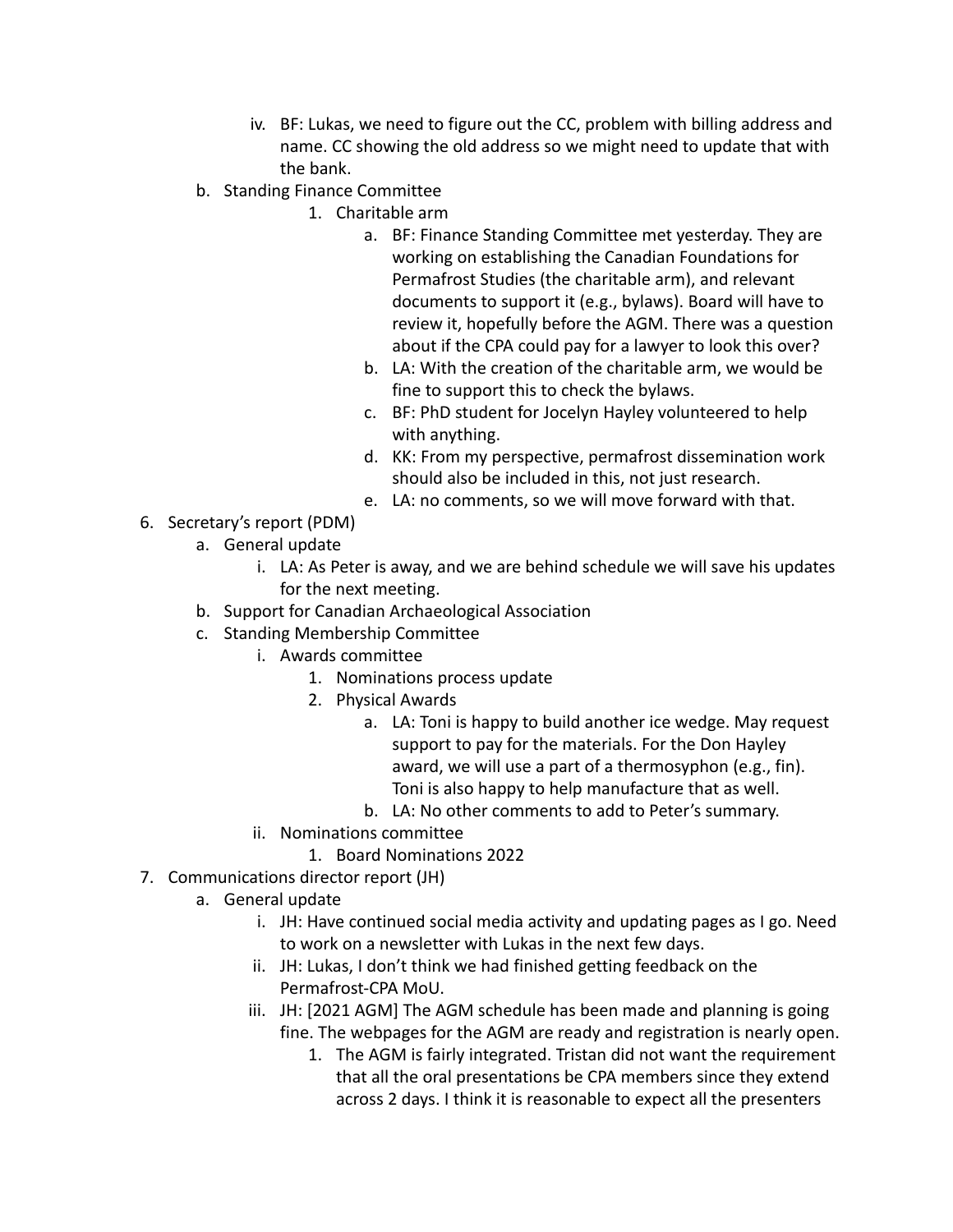to be CPA members, especially since there is a poster session. I've also worked very hard to accommodate PermafrostNet so it seems reasonable to me. Need confirmation from the board if oral presenters need to be CPA members.

- iv. CRB: In the bylaws it requires if we are at the CPA meeting you must be a CPA member to give a talk. Could be a honorary member in certain cases.
- v. LA: Can't win a CPA award without being a CPA member. So yes, the CPA will require the oral presenters in the first two days to be CPA members.
- b. Standing Dissemination Committee
	- i. JH:
		- 1. The Dissemination Committee has slowed its work due to the field season.
		- 2. Tom Douglas has said we can have a booth at ICOP.
		- 3. Short course with PYRN has opened registration using the CPA zoom information
- 8. Early Career representative report (XK)
	- a. General update
	- b. Webinars
		- i. XK: Webinar 24<sup>th</sup> of September with Guy Dore. October is Stephan Gruber.
			- 1. Once I've set up registration. I'll send Jen the presentation info to advertise.
		- ii. LA: Do we know how many members have presented?
		- iii. JH: No, we could do a post letting people know the presentations are available.
		- iv. LA: Highlight that the presentations are available in the newsletter.
- 9. President-elect report (KK)
	- a. Update Action Groups
		- i. General update
		- ii. Standing Committee ToRs and Standing Committee Chair meeting
			- 1. KK: It has been hard to track people down, but I've had a chance to look through the strategic plan and pull together some examples of MoU's. Back in June or July we discussed having a meeting with the chairs of the standing committee, to look at the terms of reference and decide how they'll work. I'd like to put down a date to have that meeting. Preferably before the AGM.
			- 2. LA: Need to do a doodle poll. Give Peter the contact info for the various chairs.
			- 3. Kk: If everyone sends me that I'll get that info to Peter.
		- iii. Process to dissolve Action Groups
			- 1. KK: I'm not sure how to go about dissolving the action group.
			- 2. LA: Group is no longer needed. The discussion was, what does the board need to dissolve an action group? When is it appropriate to end one?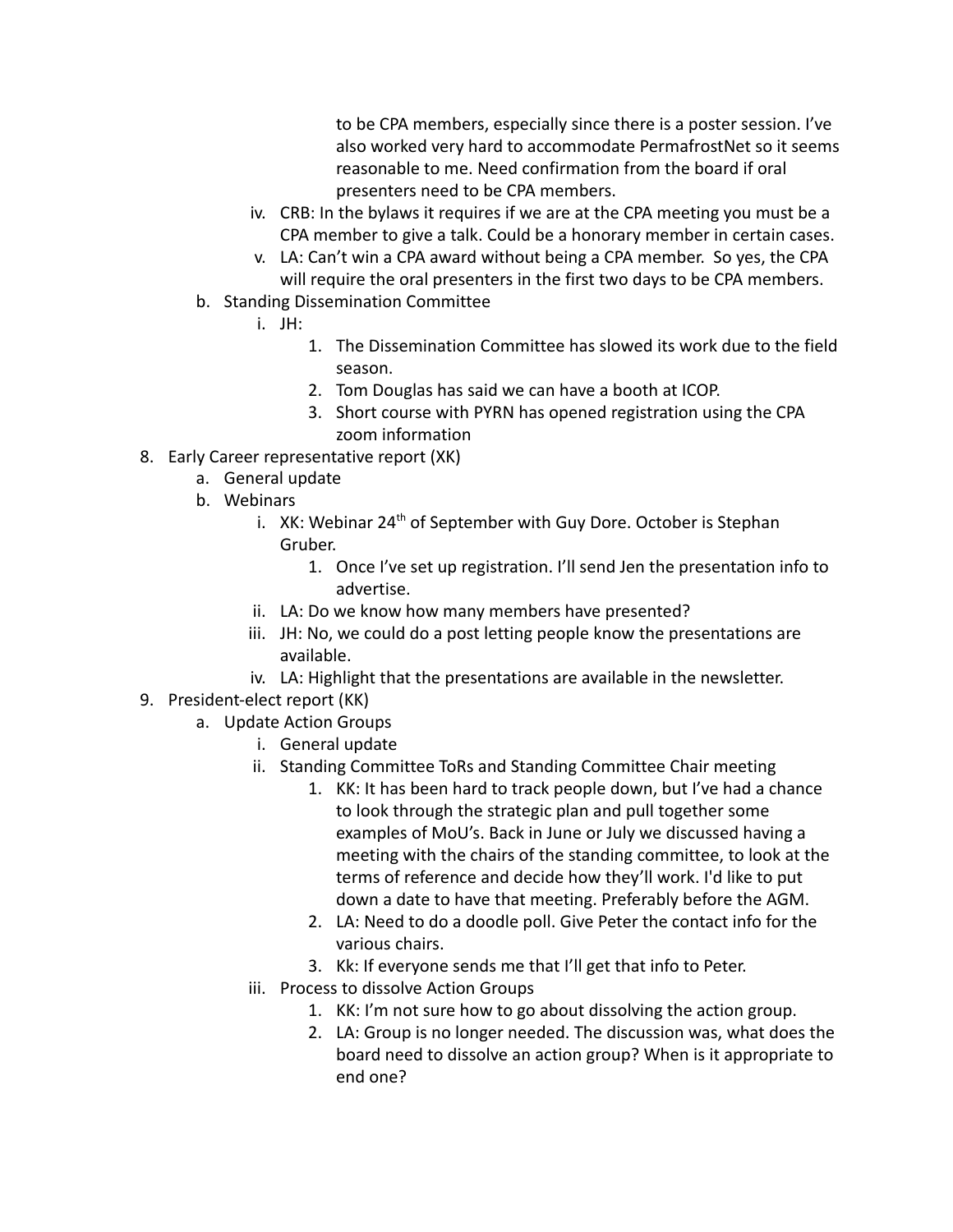- 3. KK: I'm assuming there was some documentation from when it was created.
- 4. LA: Yes.
- 5. KK: I will commit to looking into the documentation and making some recommendations on how to do this.
- b. Standing Linkages Committee

# 10. Any other business

- a. CRB: I have two items. Item one is the CFES climate change statement. A fair amount is about Northern Canada. We could give to the membership to show the CFEs is doing something that is of value to CPA members. Please put it in the newsletter.
- b. KK: Could you put together a list of 3 to 5 points of why the CPA members will care about it.
- c. CRB: Yes definitely.
- d. CRB: Point two is about the conference in 2022. We have agreement from the three first nations to sponsor our meeting in 2022. Date proposed is the last week of August.
	- i. They want to be engaged in the nature of the program. They are concerned about infrastructure, and the environment to support wildlife. There is also considerable interest that the FN should explain what working in the North means.
	- ii. Trondek have a community hall that is good for meals, and Dawson City has the Palace Theatre which can hold 300 people, and the school of visual arts and Yukon University, and would be keen to have their facilities used.
	- iii. Three people from the FN, Chris, Kumari and Lukas, all part of the steering committee, will have a meeting in the next few weeks. Would like confirmation from the board that we'd like to continue this initiative, and that we are aiming to announce this at the 2021 AGM.
	- iv. Need an organizing committee as well.
	- v. The general plan is to have 1 day on infrastructure, 1 day on field trips, 1 day on FN matters, and 1 day on permafrost environments. Out of Dawson we could also have evening field trips. The permafrost course that Guy and I have given every few years, could be coupled with that annual meeting. Though I won't move forward on that until we get feedback from the FN on the topic.
	- vi. Keep in mind that part of the reason to do the 2022 AGM is so that FN will be well represented in the 2024 conference.
	- vii. We also need to figure out a size limit for the 2022 meeting as well. We must be clear that if you want to do a presentation you need to be a CPA member. We need to get a scope for the meeting because it won't be a regular scientific meeting.
	- viii. Their concerns need to be properly represented in the agenda. Thinking about having a sort of training workshop in the meeting for people who